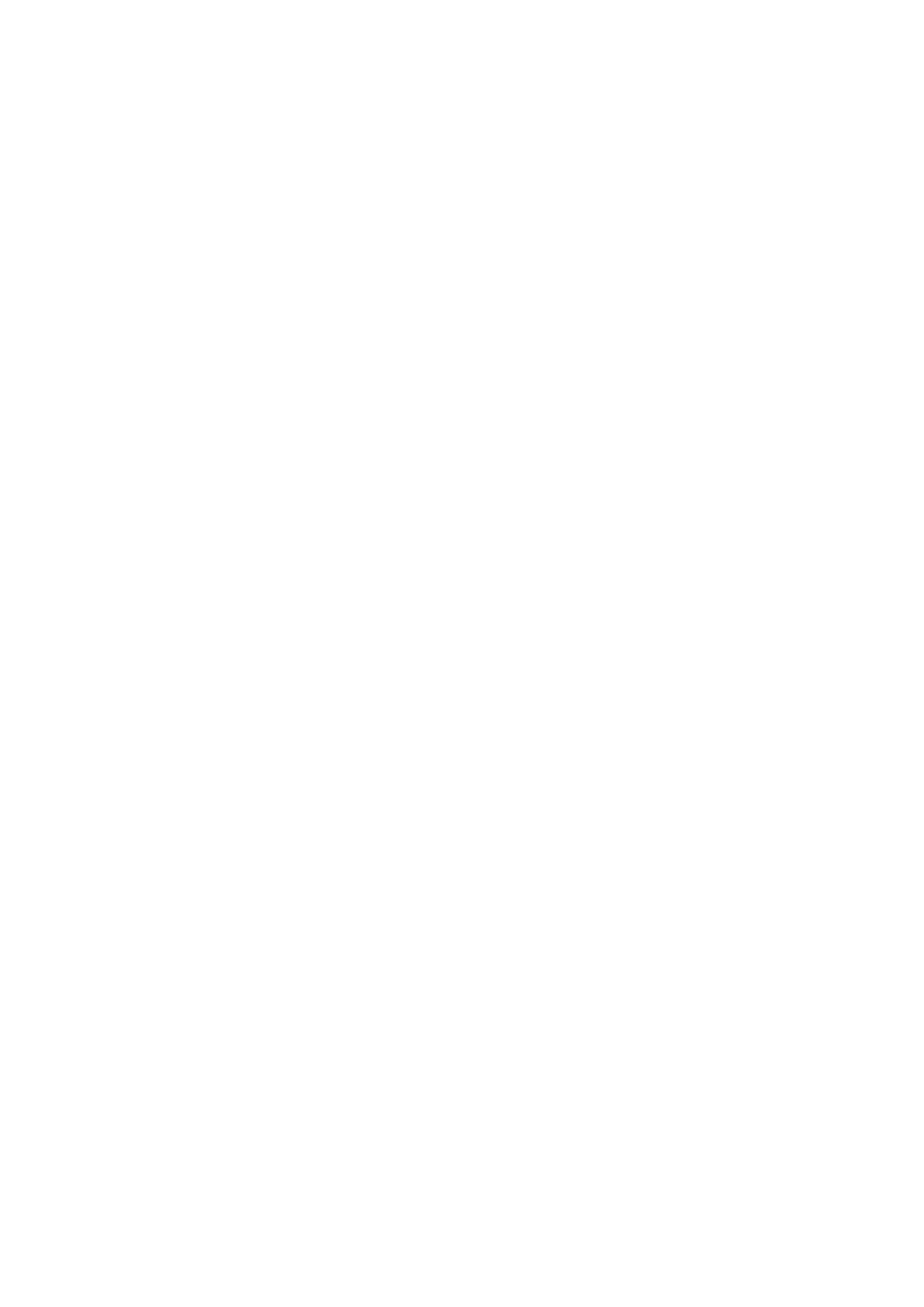### **Contents**

| Introduction                                                                      | $\overline{2}$ |  |
|-----------------------------------------------------------------------------------|----------------|--|
| About CORU                                                                        | $\overline{2}$ |  |
| The Health and Social Care Professionals Act (2005, as amended)                   | $\overline{2}$ |  |
| About this document                                                               | $\overline{2}$ |  |
| <b>CORU CPD Approach: Key Principles</b>                                          | 3              |  |
| <b>Understanding Continuing Professional Development</b>                          | 4              |  |
| CPD and the Learning Cycle                                                        | 5              |  |
| 1. Review                                                                         | 6              |  |
| 2. Plan                                                                           | 6              |  |
| 3. Implement                                                                      | 6              |  |
| 4. Evaluate and Reflect                                                           | $\overline{7}$ |  |
| <b>Reflective Practice</b>                                                        | 8              |  |
| <b>Models of Reflective Practice</b>                                              | 8              |  |
| Rolfe, Freshwater and Jasper (2001) - The 'What' Model<br>1.                      |                |  |
| 2.<br>Gibbs (1998) Reflective Cycle                                               | 11             |  |
| Achieving deeper learning through reflective practice: Bain's framework - the 5Rs | 13             |  |
| Types of learning activities                                                      | 14             |  |
| <b>CPD Credits</b>                                                                | 15             |  |
| Record of your CPD                                                                | 16             |  |
| <b>CPD Audit</b>                                                                  | 16             |  |
| Glossary                                                                          | 17             |  |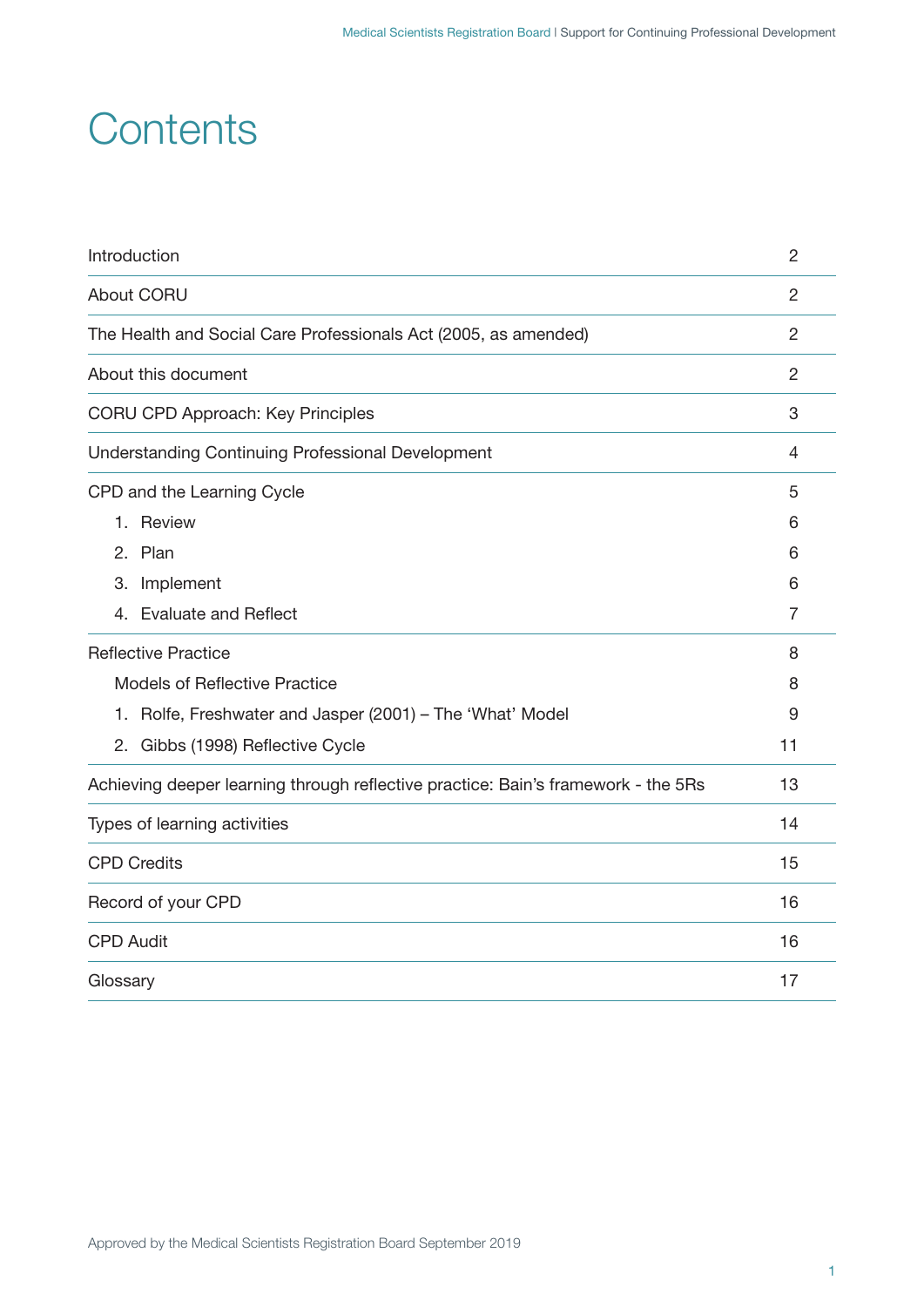## **Introduction**

### **About CORU**

CORU is responsible for regulating health and social care professions. It comprises the Health and Social Care Professionals Council and the Registration Boards established under the Health and Social Care Professionals Act 2005 (as amended).

CORU's role is to protect the public by promoting high standards of professional conduct, education, training and competence through statutory registration of health and social care professionals.

The designated professions under the Act are clinical biochemists, counsellors, dietitians, dispensing opticians, medical scientists, occupational therapists, optometrists, orthoptists, physical therapists, physiotherapists, podiatrists, psychologists, psychotherapists, radiation therapists, radiographers, social care workers, social workers and speech and language therapists.

### **The Health and Social Care Professionals Act (2005, as amended)**

Section 27 (1) of the Health and Social Care Professionals Act states that *the object of the registration board of a designated profession is to protect the public by fostering high standards of professional competence among registrants of that profession.*

Section 27 (3)(c) states that one of the functions of a registration board is *to give guidance to registrants concerning ethical conduct and give guidance and support to them concerning the practice of the designated profession and continuing professional development.*

### **About this document**

This support document provides advice on how to demonstrate that you have a system in place to engage in ongoing continuing professional development to ensure your skills, knowledge and performance are of a high quality, up to date and relevant to your practice.

This document should be read in conjunction with:

- > The Medical Scientists Registration Board Code of Professional Conduct and Ethics
- Guidance on Continuing Professional Development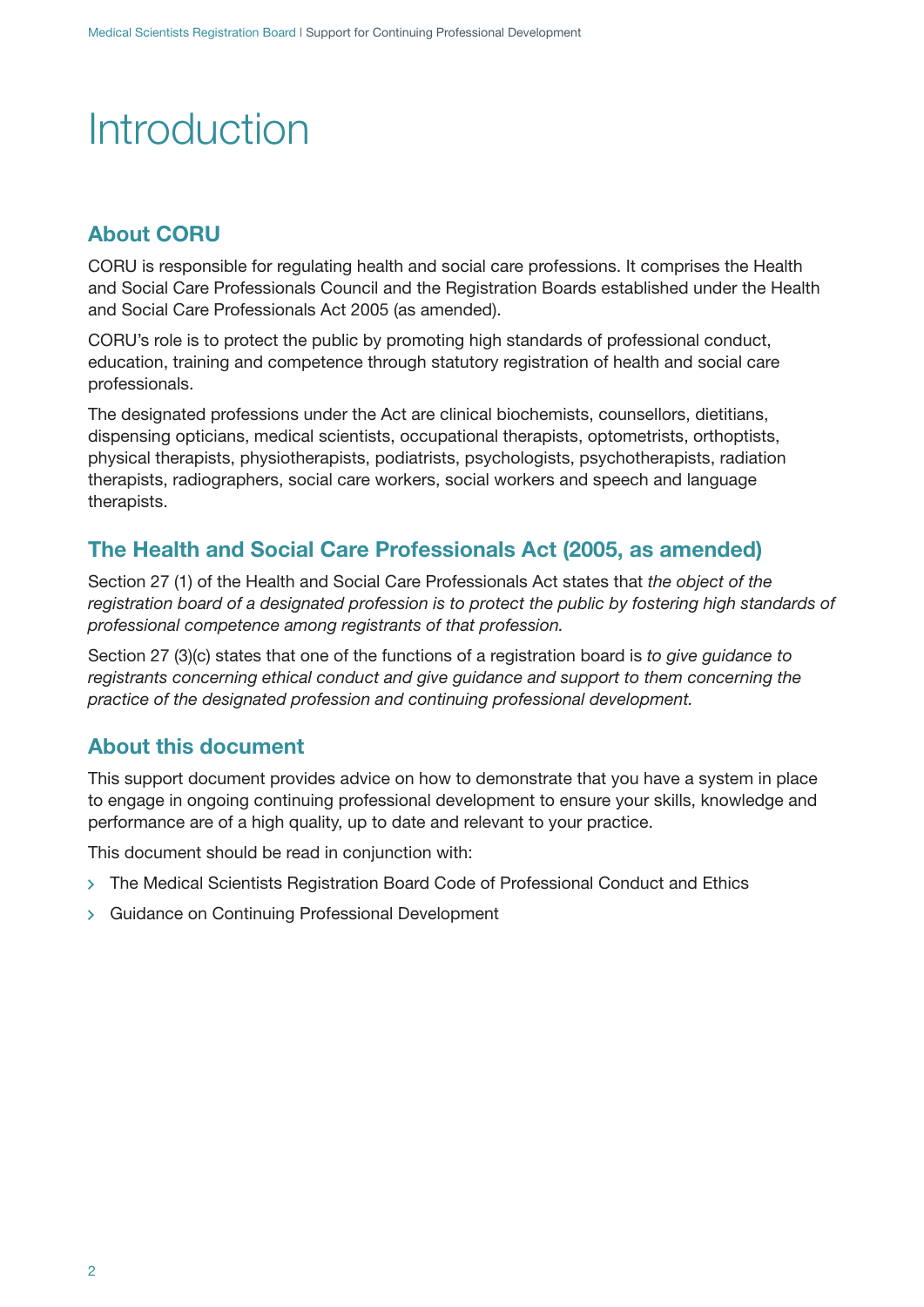## CORU CPD Approach: Key Principles

Continuing Professional Development (CPD) is the means by which health and social care professionals maintain and improve their knowledge, skills and competence, and develop the professional qualities required throughout their professional life for the benefit of service users.

**1.** The Medical Scientists Registration Board Code of Professional Conduct and Ethics is directed towards the protection and safety of the public. CPD is about the maintenance and development of your professional competence to ensure you adhere to your Code.

#### **2.** Registrants are autonomous and responsible learning professionals.

Adult learning theories conclude that effective learning is an active rather than a passive process. Professional learning cannot occur if registrants are passive recipients, instead of active participants. CORU recognise that health and social care professionals are motivated to take ownership of their own professional development.

Registrants should exercise autonomy in identifying, and engaging in, the types of professional learning opportunities that contribute to their professional development for the benefit of service users and quality service provision.

The concept of professional autonomy is closely related to that of professional responsibility, as both are based on the premise that, as a professional, you are trusted and also committed to act in the interest of others.

CORU's CPD approach recognises that you, as a professional, are best placed to identify and address your learning needs, and as such is self-directed.

#### **3.** It is flexible and appropriate for all registered health and social care professionals, regardless of occupational role, career stage or employment sector.

A registrant's learning should be linked to their individual learning needs, service user and organisational needs, recognising the context of their professional practice. Health and social care professionals are not a homogenous group, and CORU's approach takes account of individual career patterns, variety of work situations, stages of career and professional development needs.

CORU's approach is flexible recognising a variety of learning opportunities that contribute to professional development. Learning opportunities may be formal/informal, work based, structured/unstructured or personal experiences.

#### **4.** It appreciates that maintaining and enhancing professional competence is a process that continues throughout a registrant's career.

CORU's CPD approach is focused on the outcomes of learning opportunities in which you engage, what new or enhanced learning you achieve and how this benefits your practice, service users and the quality of health and social care service delivery.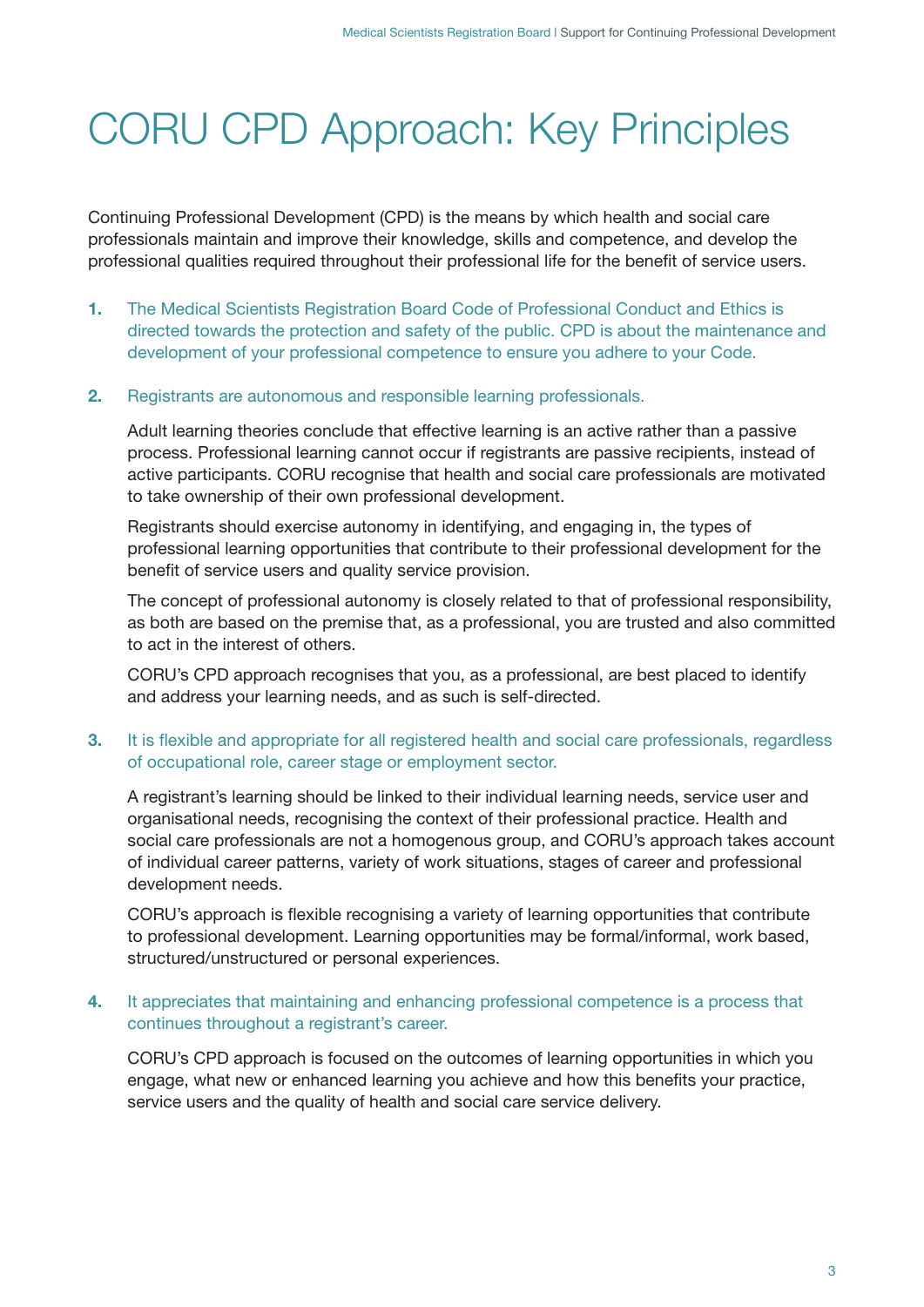## Understanding Continuing Professional Development

CPD is more than simply the acquisition of knowledge and skill. CPD is not the same as Continuing Education (CE). CPD represents a flexible approach to learning which recognises a wide variety of learning opportunities from formal learning to on-the-job learning.

### **Continuing Professional Development (CPD) vs Continuing Education (CE)**



Source: The Irish Institute of Pharmacy

The emphasis of CPD is on influencing the behaviours expected of a competent health or social care professional. It involves reflective practice to examine how learning is applied and/or informs your professional practice for the benefit of service users. It is a structured process which requires reflection at all stages of the CPD process.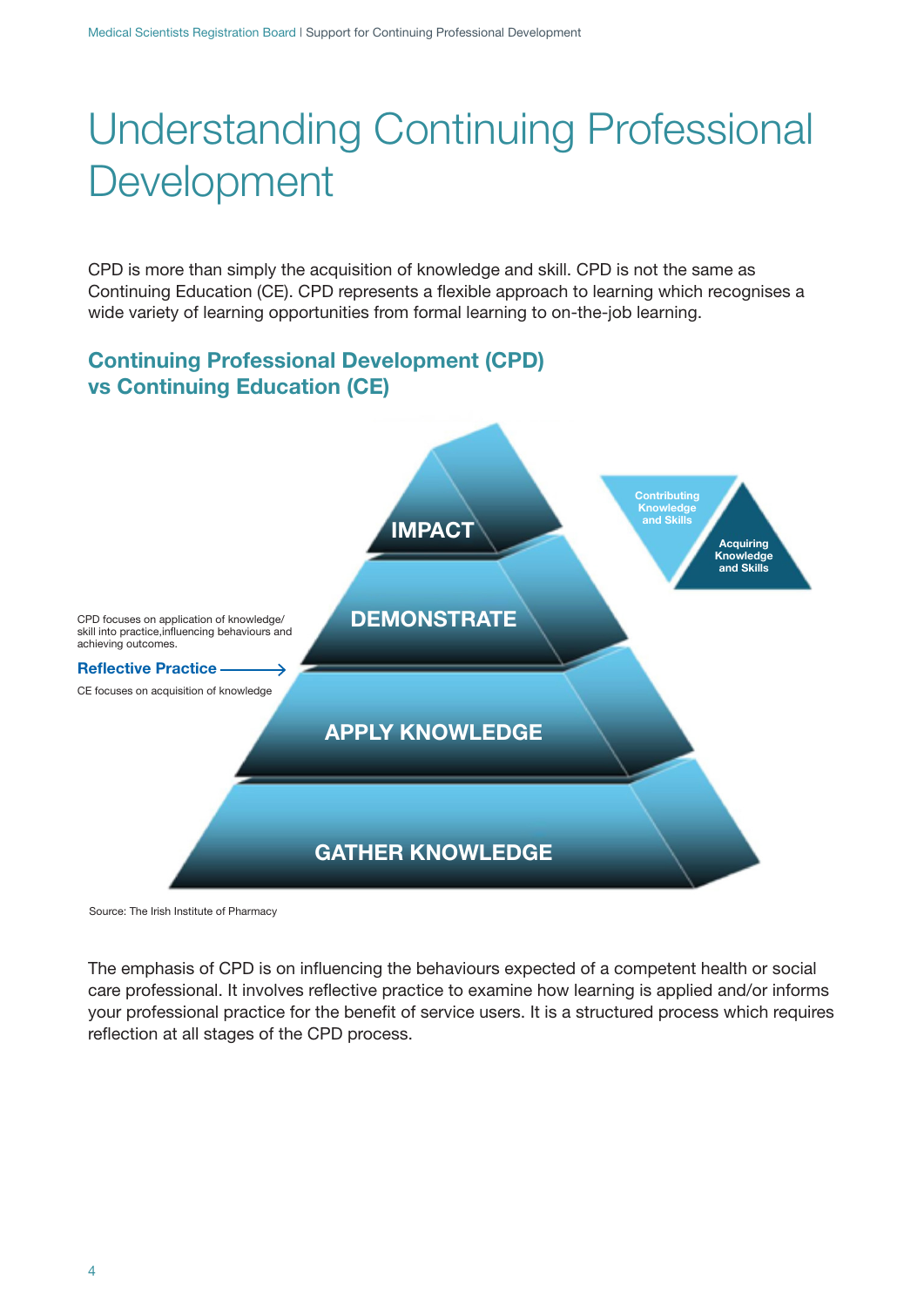## CPD and the Learning Cycle

CPD is a self-directed learning process based on a four stage CPD cycle which includes:

- 1. Review of learning needs
- 2. Planning to address learning needs
- 3. Implementing the plan by engaging in learning opportunities and
- 4. Evaluating and reflecting on the outcome of learning on your practice, service users and quality of service delivery.

The learning cycle can support you to structure your CPD to meet identified learning needs to enhance your skills, knowledge and professional competence.

### **CPD Process1**

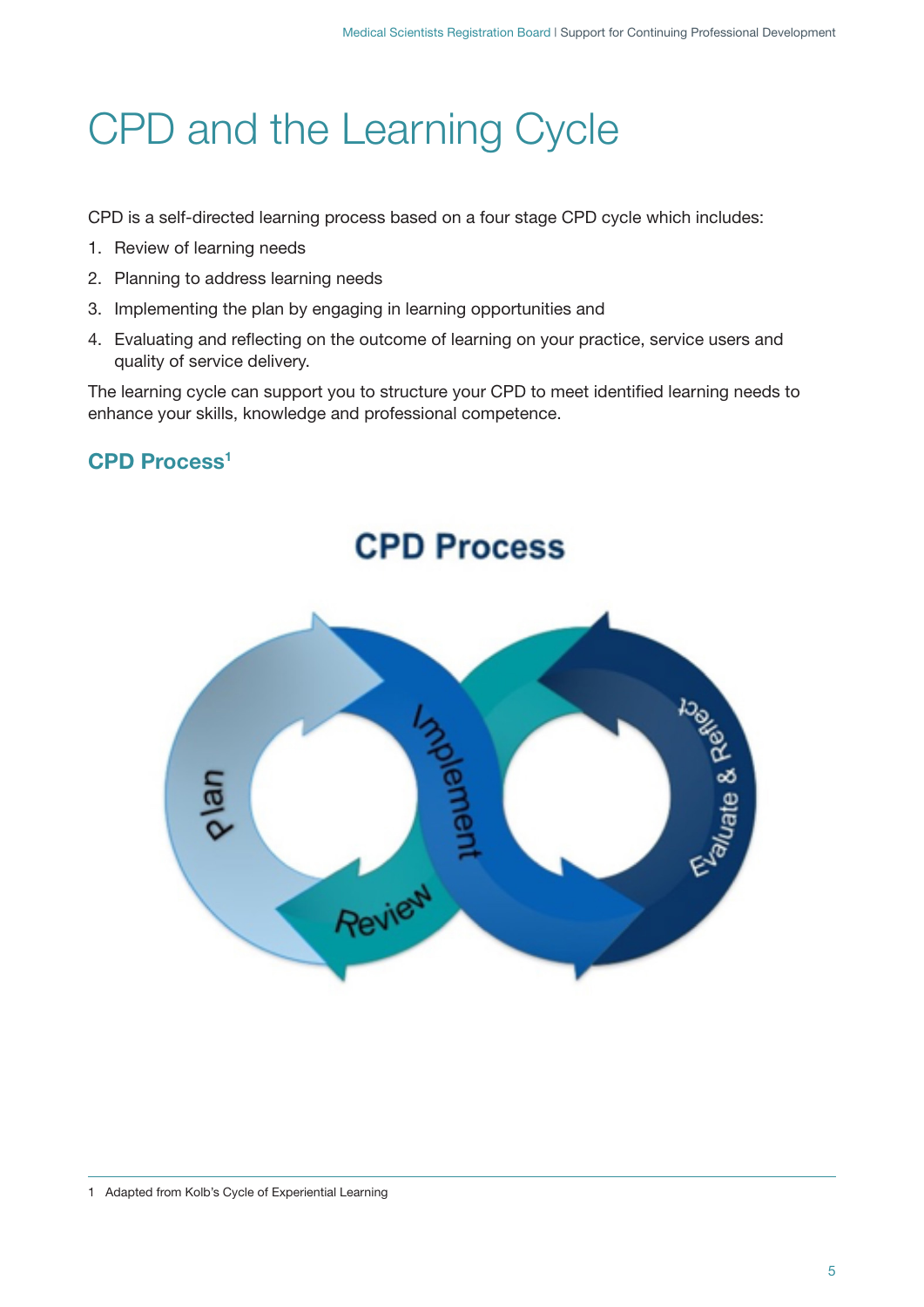#### **1. Review**

This is a self-directed review that allows you to gain perspective and ask yourself the fundamental question - *where am I and where do I want to get to?*

Where appropriate, you may wish to discuss this with a manager, supervisor or colleagues or, if in private practice, a peer learning group. Feedback from others, including service users, can provide insight and enhance understanding of your learning needs.

A review of key documents can also help you reflect on what your learning needs are. These may include:

- $\rightarrow$  The Medical Scientists Registration Board Code of Professional Conduct and Ethics
- > Job description
- Competency frameworks
- > Performance management review documents/Personal development plans
- > Service/Business plans
- Departmental plans and reviews/Service reviews or inspection reports
- $\triangleright$  Strategic plans
- $\rightarrow$  Health service strategy and planning documents
- $\triangleright$  Relevant national strategies and research reports

#### **2. Plan**

It's then a case of identifying how you can get there, and creating milestones or check points in order to review progress. This stage will ensure you have a guide to follow. It's important to remember that not all learning will be planned. Focus on the outcomes you would like to see realised, rather than a detailed plan of every activity you plan to undertake.

It's likely that your plan will include a mixture of keeping up to date with your area of expertise, learning about new areas and developing new skills. You may also be considering a change in role or organisation. Whatever your plan involves, it should recognise the range of learning opportunities that are available to you.

It can be helpful to keep a record of your learning goals on a Personal Learning Plan each year. It would be helpful for your Personal Learning Plan to align with your renewal date for registration, as this will be the audit period of the Medical Scientists Registration Board.

#### **3. Implement**

Now is the time to prioritise your learning needs and implement your plan. Remember, it is a guide to aid you to structure your learning. Plans can change and it is important to review regularly to check if the learning needs you listed are still relevant.

Don't underestimate the learning you do every day. Whether you've been working on projects, undertaking research as part of your role or recently started a secondment, make sure you make the most of day-to-day learning.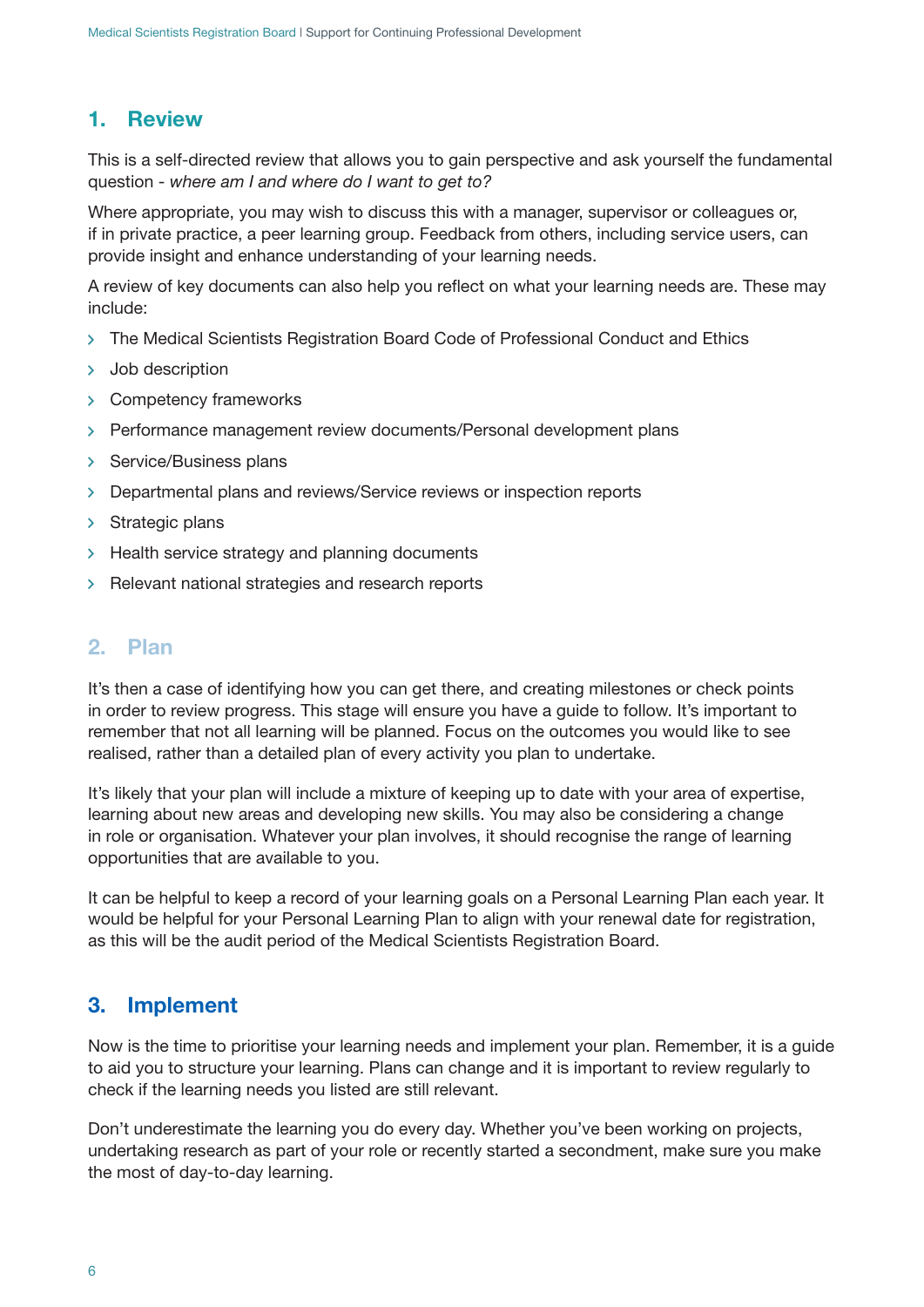### **4. Evaluate and Reflect**

CORU's CPD approach is focused on outcomes. That means that we're primarily concerned with the outcome of your learning, or in other words how you've applied your learning in the work you do. This stage includes reflecting how you integrate new learning into your practice, including reflection on each learning activity, the learning you achieved and how you implemented this learning in your practice.

You'll also find that there will be aspects of your learning that aren't quite ready to be put into action or applied to your work. It's important to note that learning happens incrementally and so there will be things that will likely need to be revisited in your next iteration of the CPD cycle. Reflecting on how you have integrated learning into your work is a critical stage of the learning cycle.

Some questions you may want to ask yourself are:

- > What have I learnt?
- > Did I achieve my learning outcomes?
- > What kind of unplanned outcomes or challenges arose from this experience?
- Which barriers or blocks did I have to overcome?
- $\rightarrow$  How have I applied this learning at work?
- What was the impact of this learning for service users and/or quality service provision?
- > What lessons can I take from this experience?
- What was the impact of this learning on my professional practice?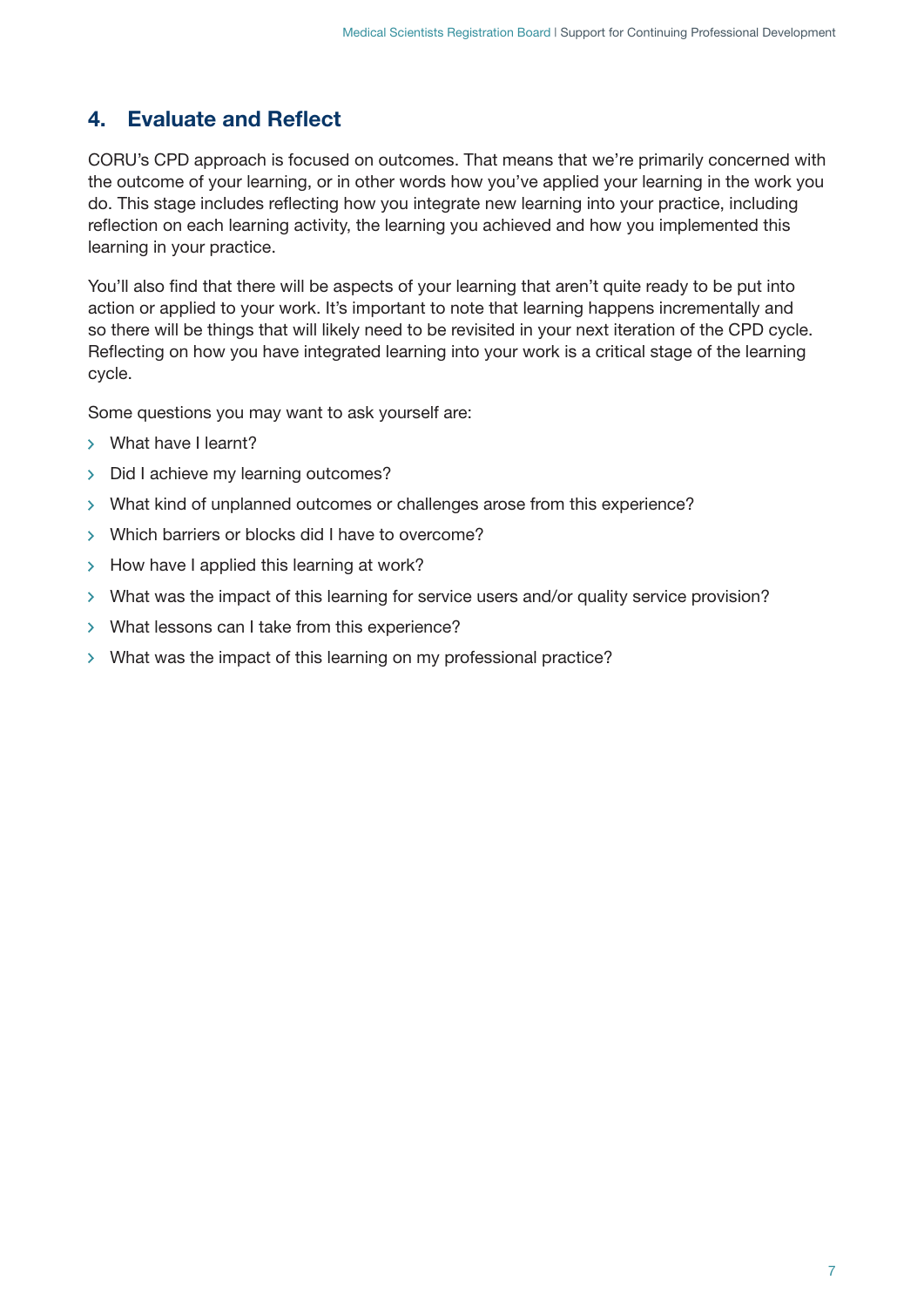### Reflective Practice

Reflective practice is growing in use as a method for professional development. Why? Because it enhances critical thinking, deepens self-awareness and improves communication skills. As you develop the habit of reflective practice, you can consciously and intentionally translate your insights into practice and transfer your learning into the work place. Remember, reflective practice takes practise.

Health and social care professionals' workplaces and working lives are busy. Without realising it we have a multitude of learning experiences every moment of every day. Reflective practice can make sense of these experiences and transform them into insights and practical strategies for professional development and organisational impact. For this reason the potential of reflective practice is significant.

It is typically learned through conversation, writing or reflection on complex cases/examples from practice. Both individuals, groups and teams can engage in reflective practice. The process involves deconstructing experience in order to externalise our thoughts, be honest with our feelings, analyse our patterns of behaviour, become aware of our values, question our assumptions and challenge our perceptions.

Reflection can be on either positive or negative experiences or complex cases. For example, it could be that after attending a course where you learned new skills, you were unable to implement these into your practice. It is important to explore the barriers to implementation within your practice and identify how these could be overcome and if they need to be. It can also be about personal experiences in your own life that influence how you think about a particular problem or issue. For example, reading a biography whose author discusses mental health, may provide you with insight or challenge your assumptions about service users' needs or experiences. This in turn may influence your own work practice.

### **Models of Reflective Practice**

The following are provided as examples of reflective practice models. There are further examples that you may prefer to use that support you to integrate learning into your practice.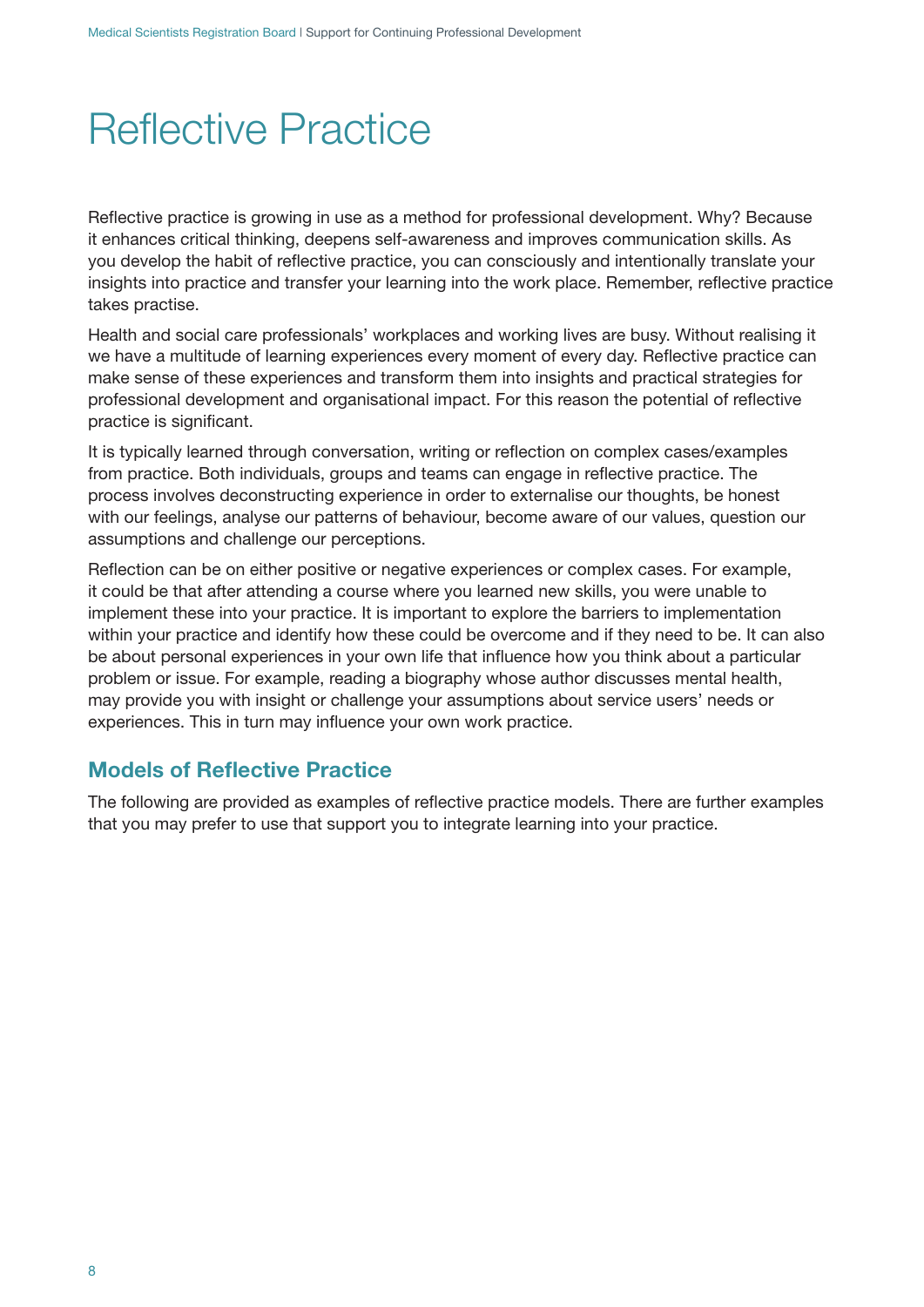#### **1.** Rolfe, Freshwater and Jasper (2001) – The 'What' Model

Rolfe, Freshwater and Jasper (2001) propose a framework that uses Borton's (1970) developmental model. They state that *"the advanced practitioner is not only conscious of what s/ he is doing, but also of how s/he is doing it"* (p 128).

They advocate using three simple questions to reflect on a situation:

#### **What? So What? Now What?**



**What?** In the first instance, you describe the situation in order to reflect on it.

**So What?** Secondly, you consider your own personal theory of understanding about the event/ incident in order to learn from it.

**Now What?** Following this, you reflect on action, about what can be done to improve the experience and about the consequences of such action. It is this final stage that can potentially make the greatest contribution to practice.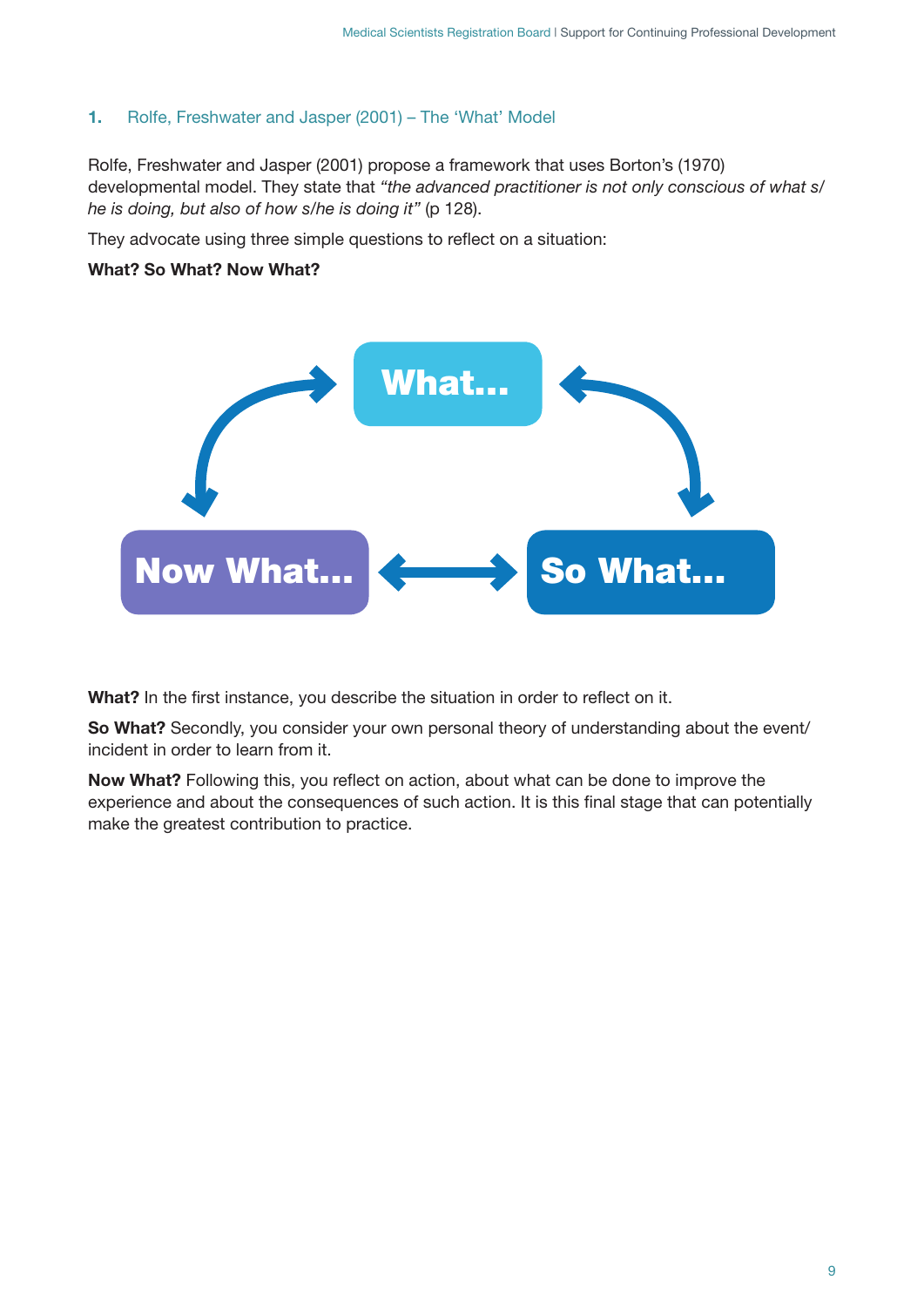Some helpful questions you may ask include:

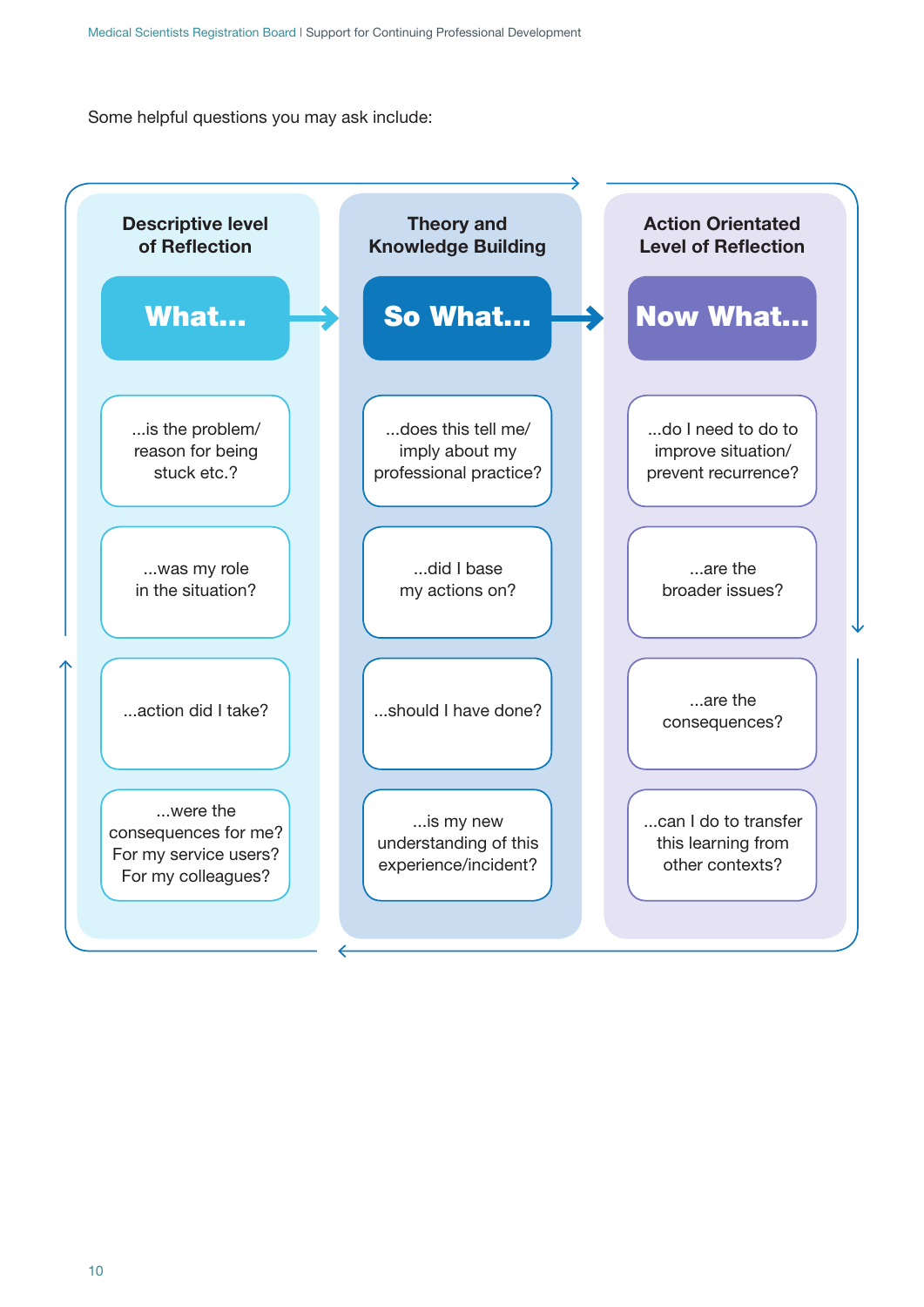#### **2. Gibbs (1998) Reflective Cycle**

This model encourages you to think about different aspects of a given situation or event, to evaluate it, and establish an action plan for dealing with such a scenario should it arise again.

It helps you to consider how you think and respond within a given situation and provides insight into self and practice (Johns, 2005).

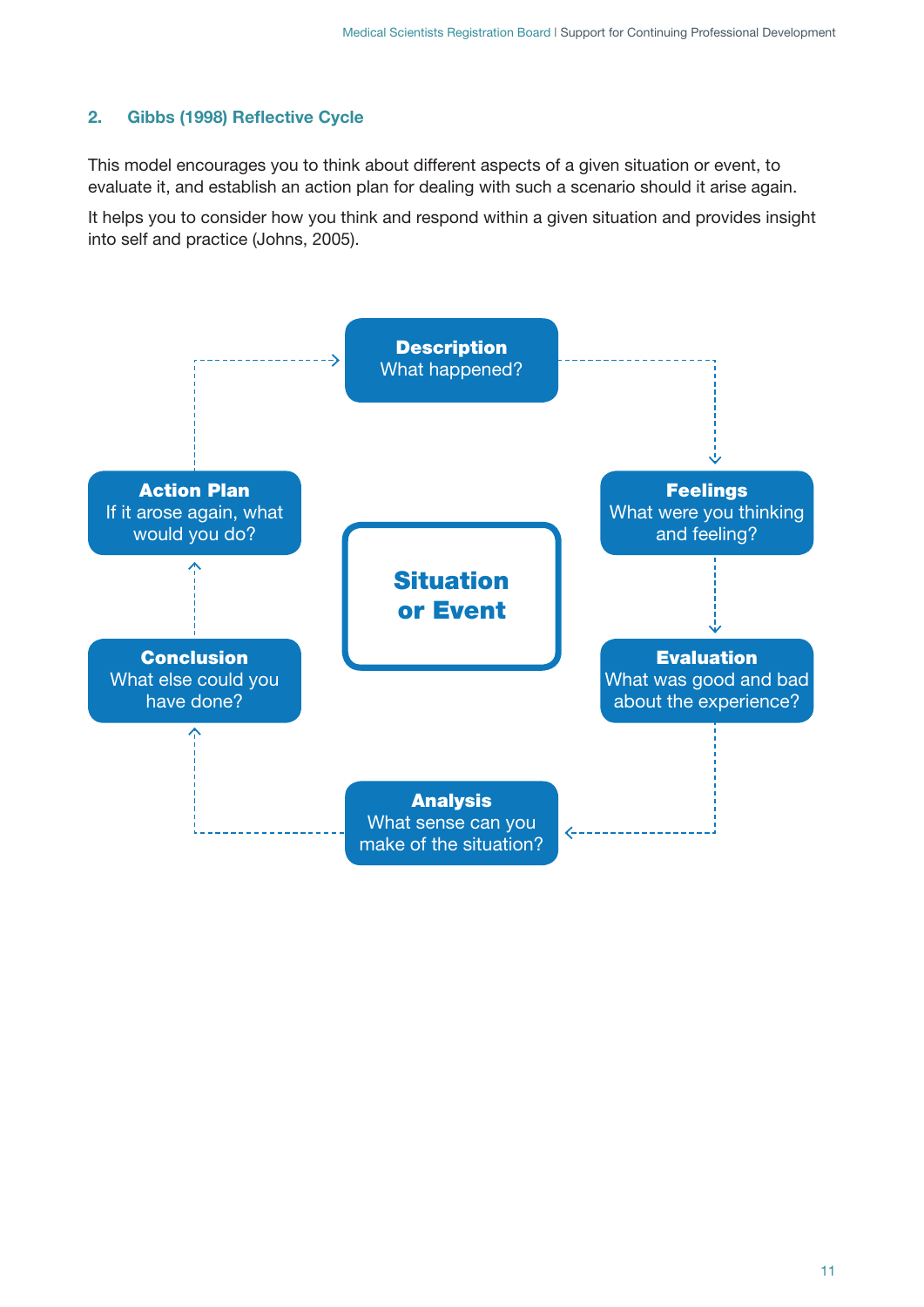### **Key components of Gibb's Reflective Model**

| <b>Description</b> | <b>What</b>                                             | Describe in detail the event you are reflecting on.                                                                                                                                                                                                                                                                                                                                                                                                                                                                                                                                                                                                                                                                                         |  |  |
|--------------------|---------------------------------------------------------|---------------------------------------------------------------------------------------------------------------------------------------------------------------------------------------------------------------------------------------------------------------------------------------------------------------------------------------------------------------------------------------------------------------------------------------------------------------------------------------------------------------------------------------------------------------------------------------------------------------------------------------------------------------------------------------------------------------------------------------------|--|--|
| happened?          |                                                         | Include e.g. where were you; who else was there; why were you there;<br>what were other people doing; what was the context of the event;<br>what happened; what was your part in this; what parts did other<br>people play; what was the result?                                                                                                                                                                                                                                                                                                                                                                                                                                                                                            |  |  |
| Feelings           | What were<br>you thinking                               | At this stage, try to recall and explore those things that were going<br>on inside your head. Include:                                                                                                                                                                                                                                                                                                                                                                                                                                                                                                                                                                                                                                      |  |  |
|                    | and feeling?                                            | How you were feeling when the event started?<br>≻                                                                                                                                                                                                                                                                                                                                                                                                                                                                                                                                                                                                                                                                                           |  |  |
|                    |                                                         | What you were thinking about at the time?<br>≻                                                                                                                                                                                                                                                                                                                                                                                                                                                                                                                                                                                                                                                                                              |  |  |
|                    |                                                         | > How did it make you feel?                                                                                                                                                                                                                                                                                                                                                                                                                                                                                                                                                                                                                                                                                                                 |  |  |
|                    |                                                         | > How did other people make you feel?                                                                                                                                                                                                                                                                                                                                                                                                                                                                                                                                                                                                                                                                                                       |  |  |
|                    |                                                         | How did you feel about the outcome of the event?<br>≻                                                                                                                                                                                                                                                                                                                                                                                                                                                                                                                                                                                                                                                                                       |  |  |
|                    |                                                         | What do you think about it now?<br>≻                                                                                                                                                                                                                                                                                                                                                                                                                                                                                                                                                                                                                                                                                                        |  |  |
| Evaluation         | What<br>was good<br>and bad<br>about the<br>experience? | Try to evaluate or make a judgement about what has happened.<br>Consider what was good about the experience and what was bad<br>about the experience or what did or didn't go so well.                                                                                                                                                                                                                                                                                                                                                                                                                                                                                                                                                      |  |  |
| Analysis           | What sense<br>can you<br>make of the<br>situation?      | Break the event down into its component parts so they can be<br>explored separately. You may need to ask more detailed questions<br>about the answers to the last stage. Include:<br>What went well?<br>$\sum$<br>What did you do well?<br>≻<br>What did others do well?<br>$\sum$<br>What went wrong or did not turn out how it should have done?<br>≻                                                                                                                                                                                                                                                                                                                                                                                     |  |  |
|                    |                                                         | In what way did you or others contribute to this?<br>≻                                                                                                                                                                                                                                                                                                                                                                                                                                                                                                                                                                                                                                                                                      |  |  |
| Conclusion         | What else<br>could you<br>have done?                    | This differs from the evaluation stage in that now you have explored<br>the issue from different angles and have a lot of information to<br>base your judgement. It is here that you are likely to develop insight<br>into you own and other people's behaviour in terms of how they<br>contributed to the outcome of the event. Remember the purpose of<br>reflection is to learn from an experience. Without detailed analysis<br>and honest exploration that occurs during all the previous stages,<br>it is unlikely that all aspects of the event will be taken into account<br>and therefore valuable opportunities for learning can be missed.<br>During this stage you should ask yourself what you could have<br>done differently. |  |  |
| Action plan        | If it arose<br>again what<br>would you<br>do?           | During this stage you should think yourself forward into<br>encountering the event again and to plan what you would do -<br>would you act differently or would you be likely to do the same?<br>Here the cycle is tentatively completed and suggests that should<br>the event occur again it will be the focus of another reflective cycle.                                                                                                                                                                                                                                                                                                                                                                                                 |  |  |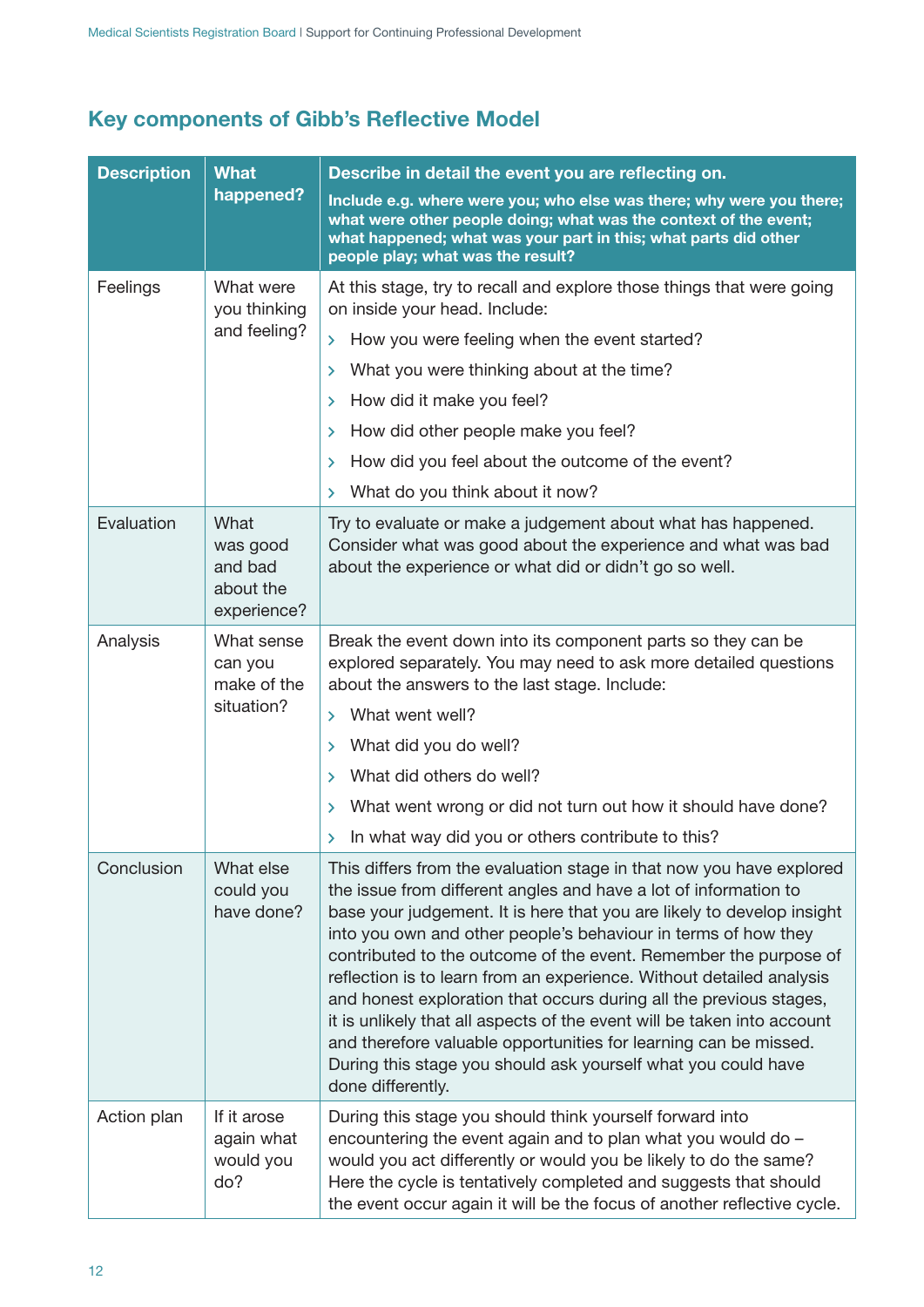## Achieving deeper learning through reflective practice: Bain's framework the 5Rs

Bain's five levels model describes the depth that can be achieved in learning through reflective practice. This model aims to 'move from' a reflective trigger to a meaningful reflection on practice. It is important to have a systematic method for thinking through the situation or experience.

- **Level 1: Reporting** You describe what happened with little or no comment or interpretation of the event(s) attempted.
- **Level 2: Responding** You describe how you feel about the event(s) or learning and may pose some questions.
- **Level 3: Relating** You try to explain what happened, possibly with reference to your personal experience, and may identify some areas which could be improved.
- **Level 4: Reasoning** You look for a better understanding of what happened and consider what the literature tells you about the issue(s). Bain and others (1999) refer to a process of 'transformation' here - meaning that you are looking for something new.
- **Level 5: Reconstructing** You work out your own position or theory on a particular issue or set of events. You decide how you would respond to similar challenges in the future.

Always ask searching questions that help you think deeply about the many aspects related to a situation/issue. These questions may include:

| Reporting      | What is the situation/issue about? What are the key aspects of the situation/<br>issue?                                                                                                                                                                                                                                                              |
|----------------|------------------------------------------------------------------------------------------------------------------------------------------------------------------------------------------------------------------------------------------------------------------------------------------------------------------------------------------------------|
| Responding     | How do I feel about or react to the situation/issue? What makes me feel or<br>react this way?                                                                                                                                                                                                                                                        |
| Relating       | How does the knowledge/insight I have about the situation/issue relate to my:<br>personal and/or professional experiences<br>$\mathbf{r}$<br>knowledge, understanding and/or skills?<br>≻<br>In what way/s does it relate?                                                                                                                           |
| Reasoning      | How does the practice relate to the theory regarding this situation/issue? How<br>do different perspectives, such as my personal perspective, my perspective<br>as a student and my perspective as a health and social care professional<br>affect the way I understand the situation/issue?                                                         |
| Reconstructing | In summary, what have I learned about the situation/issue?<br>What conclusions can I draw? Why?<br>Why is the situation/issue significant?<br>What have I learned about myself and about professional health or social care<br>practice?<br>How will this situation/issue affect my future learning and the way I practice<br>health or social care? |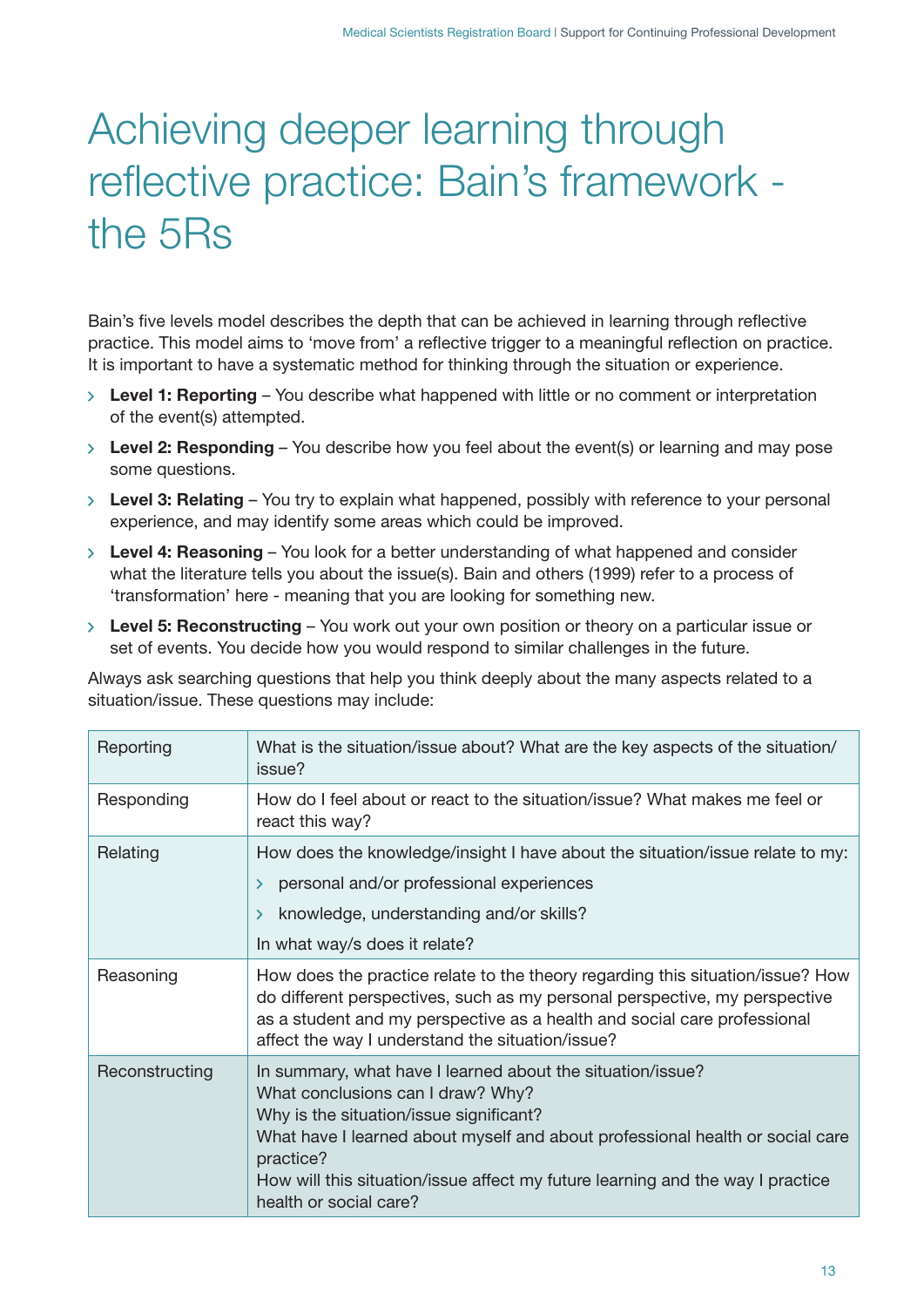## Types of learning activities

Different types of learning activities provide opportunities that can contribute to your professional development. The below are examples, but is not an exhaustive list:

| Discussions with colleagues                                                                                                                                                                 | Subject specific conferences                                                                                                              | Active engagement in research                                                                    |
|---------------------------------------------------------------------------------------------------------------------------------------------------------------------------------------------|-------------------------------------------------------------------------------------------------------------------------------------------|--------------------------------------------------------------------------------------------------|
| Active engagement in<br>supervision or mentoring                                                                                                                                            | Keeping up to date with<br>research evidence in support of<br>best practice                                                               | Maintaining records of your<br>CPD engagement                                                    |
| Peer review                                                                                                                                                                                 | Active involvement in<br>multidisciplinary groups,<br>support groups, development<br>or peer learning groups or<br>voluntary work         | Active participation in a<br>CORU board, committee or<br>assessors panel                         |
| Active participation in<br>professional body                                                                                                                                                | Publication of an opinion piece,<br>a clinical audit, a case study or<br>research article                                                 | Gaining learning from<br>experience or new learnings<br>in practice or evolving<br>methodologies |
| Learning through the use of<br>online resources                                                                                                                                             | Membership of professional<br>networks                                                                                                    | Work shadowing                                                                                   |
| Writing clinical protocols,<br>policies or procedures<br>manuals                                                                                                                            | Undertaking postgraduate<br>education such as<br>postgraduate certificate,<br>diploma, masters or doctorate                               | Specialist lecture, workshop or<br>demonstrations                                                |
| Professional reading and<br>study (for example, CORU<br>website and publications,<br>professional publications,<br>journal articles, webinar,<br>online libraries or<br>educational videos) | Professional or Clinical<br>supervision or performance<br>appraisal                                                                       | Sharing information/learning<br>from CPD activities with work<br>colleagues                      |
| Reading and reflecting on<br>literature, case studies,<br>discussion topics either<br>individually or in a group (for<br>example, journal club)                                             | Reflection on critical incidents<br>or complex cases, or review<br>of critical incident and<br>development of action plans in<br>response | Visit to another department or<br>area of organisation                                           |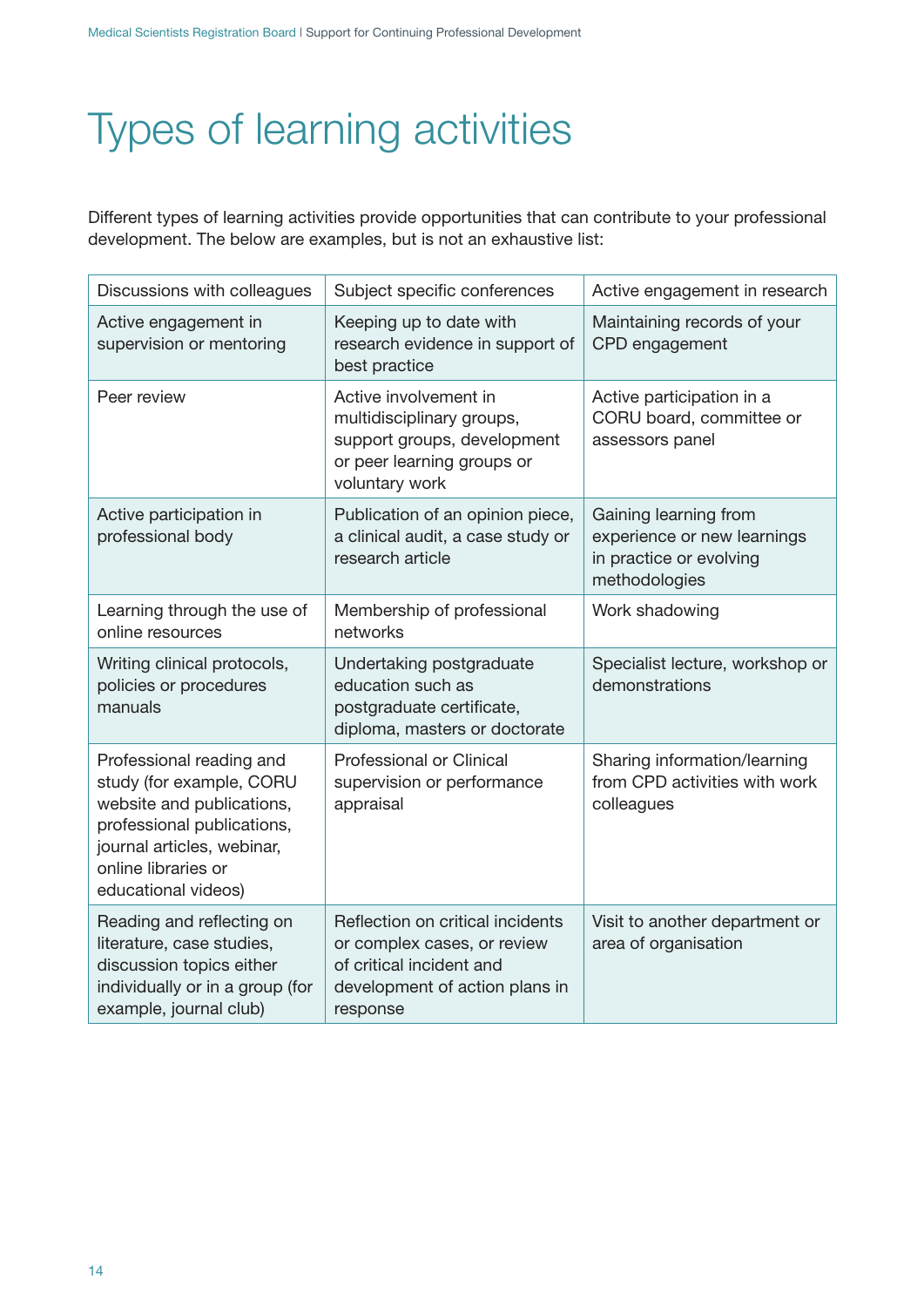## CPD Credits

The Medical Scientists Registration Board recommends you demonstrate a minimum number of CPD credits in a 12-month period. This will demonstrate that you are engaged in ongoing continuing professional development.

#### **Generally, one hour of CPD learning activity is equal to one CPD credit where the learning is new or enhanced.**

CPD credits are self-determined, meaning that you decide how many credits to apply to new or enhanced learning you achieved and how this has impacted your practice.

Some examples of credit allocation **depending on new or enhanced learning achieved** may include:

| <b>Activity</b>                                                                                                               | <b>Example of Credit Allocation</b> |
|-------------------------------------------------------------------------------------------------------------------------------|-------------------------------------|
| One hour spent reviewing a relevant journal article                                                                           | 1 CPD credit                        |
| Being an active member of a committee of one's professional<br>body, which meets four times a year                            | 8 credits                           |
| 7 hours spent on a training course (allowing for time for breaks)                                                             | 1 to 6 CPD credits                  |
| Discussing a work problem with a colleague for 30 minutes,<br>reflection on learning and application to professional practice | $0.5 - 2$ credits                   |

Consider the difference in two colleagues attending mandatory health and safety training. For a more senior colleague they may have undertaken this training on a number of occasions and there is little new learning. For the other, it may be a new role and so all the learning gained is new or enhanced learning.

Simply completing the same activity a number of times would not accrue additional CPD credits, as the content would not be new to you. However, the same type of learning activity, such as a journal club, may contribute to CPD credit accrual as new content is likely to be generated at each meeting. Another example may be in your role as a placement supervisor. You already had a plan prepared from past experiences for supervising a new student for 3 weeks (37 hours per week). However, you find that this student challenged you on a number of occasions and you determine that it amounts to five hours of new learning. **The greater the number of credits assigned, the more detail should be provided on what new learning was achieved and how this influenced your practice.**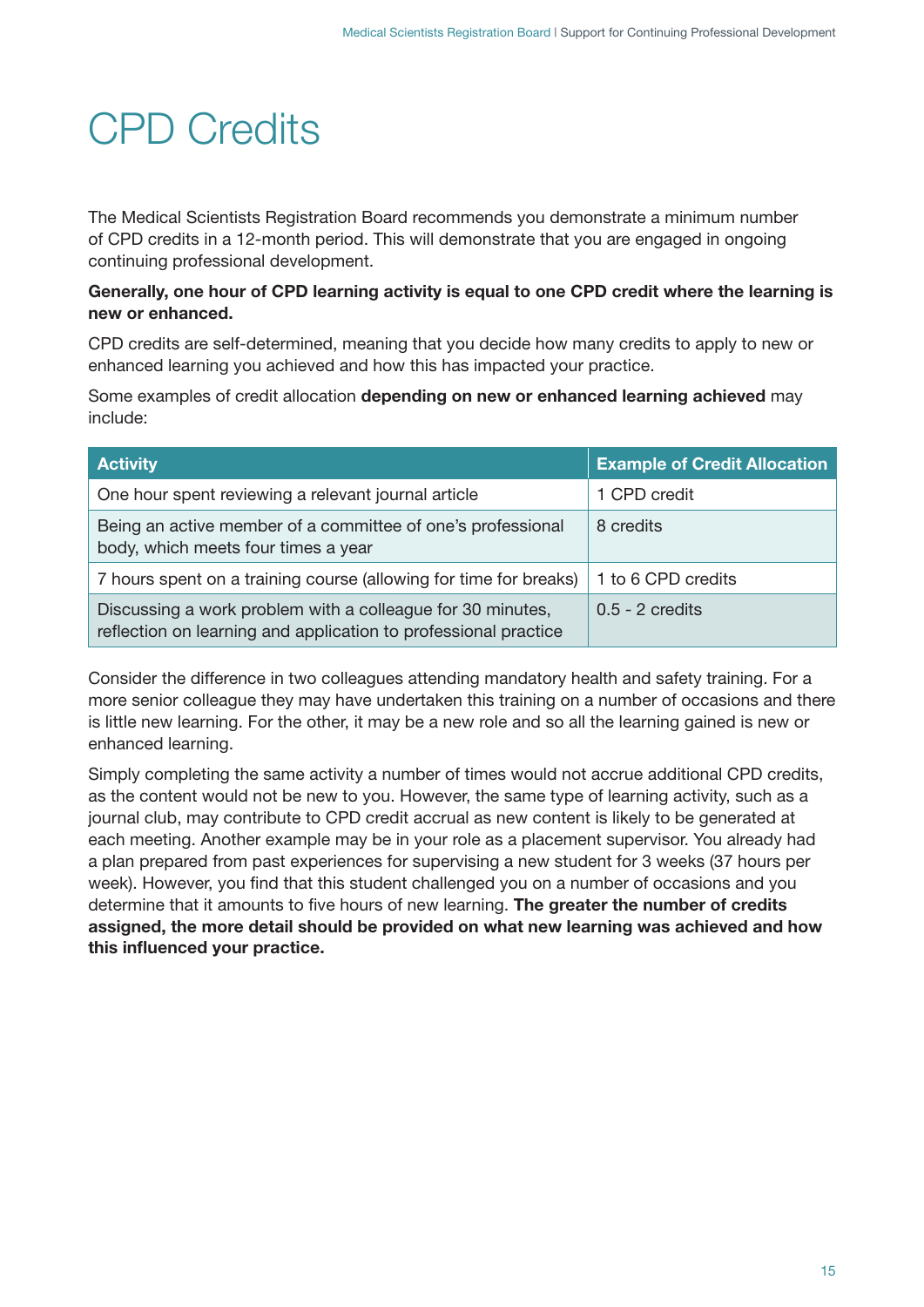## Record of your CPD

It is advisable that you maintain a record of your engagement in CPD. You should keep your records of engagement in CPD for such time as you are on the register.

CPD records often include:

- $\rightarrow$  vour personal learning plan.
- $\rightarrow$  the learning activities in which you have engaged,
- $\rightarrow$  what you achieved and reflections on how this influenced your practice.

This record may take various forms and be supported by your employer or professional body. These records will support you to provide the necessary information for participation in the Medical Scientists Registration Board's CPD audit.

### CPD Audit

The Medical Scientists Registration Board Code of Professional Conduct and Ethics states that you should:

- Consider the support and guidance provided by the Medical Scientists Registration Board regarding CPD and,
- $\rightarrow$  Keep a record of the activities you have completed.

The Medical Scientists Registration Board may audit your compliance with this section of the Medical Scientists Registration Board Code of Professional Conduct and Ethics.

The purpose of an audit of your CPD records is to assure you have a system in place to engage in ongoing continuing professional development to ensure your skills, knowledge and performance are of a high quality, up to date and relevant to your practice.

If you are called for audit, you will be required to submit the following information:

- $\rightarrow$  Record of your implementation of learning activities that achieved 30 CPD credits of new or enhanced learning
- $\rightarrow$  Record of your evaluation and reflection of the learning achieved
- $\rightarrow$  Record of your review of learning needs for the next 12-month period
- $\ge$  Record of your planned learning activities for the next 12-month period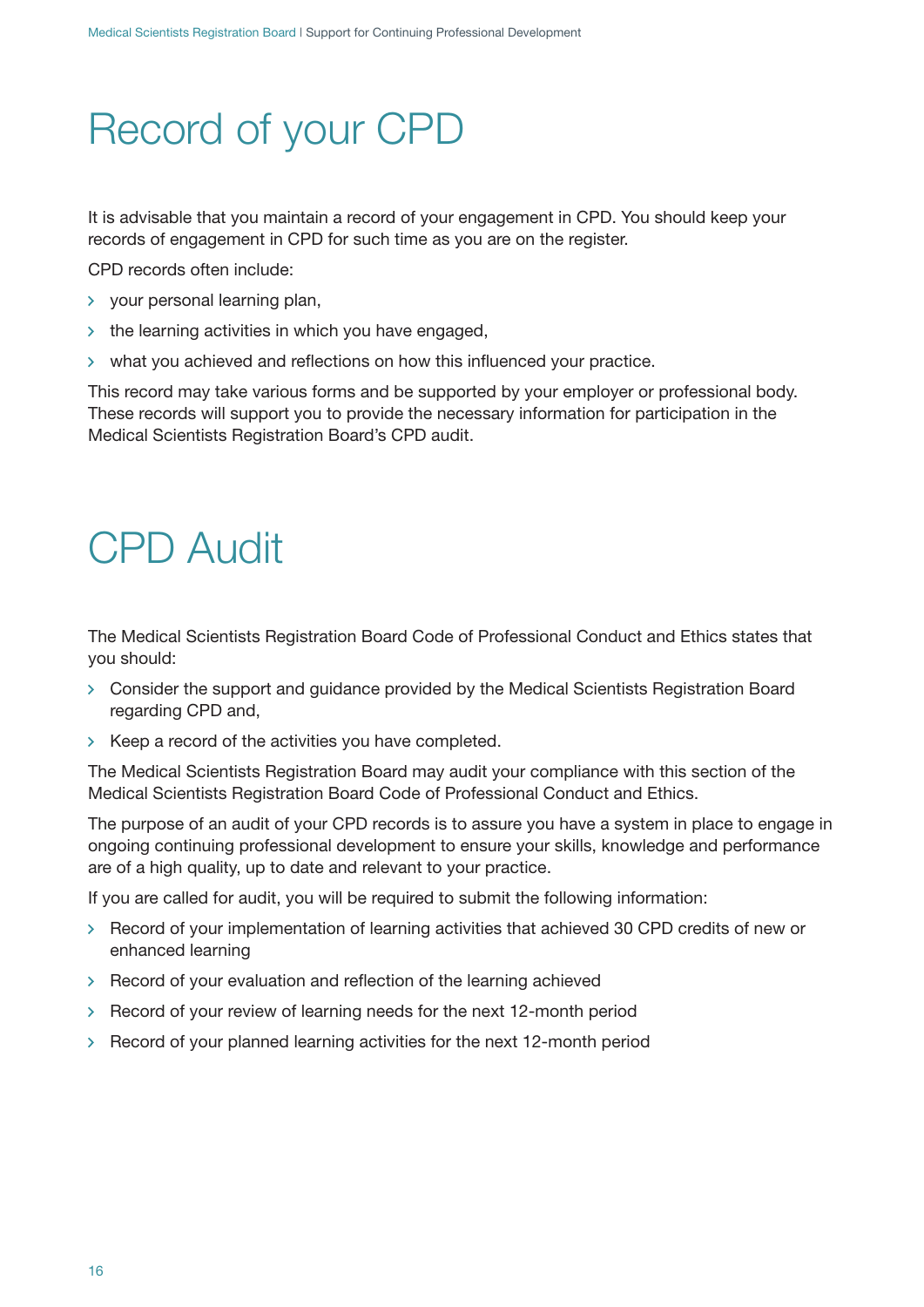### **Glossary**

| Act                                                                     | Health and Social Care Professionals Act (2005, as amended).                                                                                                                                                                                                                                                            |
|-------------------------------------------------------------------------|-------------------------------------------------------------------------------------------------------------------------------------------------------------------------------------------------------------------------------------------------------------------------------------------------------------------------|
| Code                                                                    | The Code of Professional Conduct and Ethics adopted by the<br>Registration Board of that profession.                                                                                                                                                                                                                    |
| <b>Continuing</b><br><b>Professional</b><br><b>Development</b><br>(CPD) | Continuing Professional Development is the means by which health<br>and social care professionals maintain and improve their knowledge,<br>skills and competence, and develop the professional qualities required<br>throughout their professional life for the benefit of service users.                               |
| <b>Council</b>                                                          | The Health and Social Care Professionals Council, established under the<br>Health and Social Care Professionals Act (2005, as amended).                                                                                                                                                                                 |
| <b>CORU</b>                                                             | The statutory body responsible for regulating health and social care<br>professionals, compromising the Health and Social Care Professionals<br>Council and the registration boards to be established under the Health<br>and Social Care Professionals Act (2005, as amended).                                         |
| <b>CPD</b> credit                                                       | The unit of measurement related to learning activities. In general, 1 hour<br>of new or enhanced learning equates to 1 CPD credit. Registrants are<br>required to complete 30 credits in a 12 month period.                                                                                                             |
| <b>Designated</b><br>profession                                         | A designated profession is one of the health and social care professions<br>designated under the Health and Social Care Professionals Act (2005, as<br>amended) or by regulation by the Minister for Health.                                                                                                            |
| <b>Fitness to</b><br><b>Practise</b>                                    | Fitness to Practise is the process, under part 6 of the Health and Social<br>Care Professionals Act (2005, as amended) to establish whether a<br>registrant is fit to practise their profession, and if a registrant is not fit to<br>practise to find the appropriate measure to remedy the impairment to<br>practise. |
| <b>Learning activity</b>                                                | Any activity where the professional is learning.                                                                                                                                                                                                                                                                        |
| <b>Ongoing</b><br>engagement in<br><b>CPD</b>                           | Registrants should demonstrate 30 CPD credits in every 12 month<br>period. The 30 credits should be accrued in 12 months from the date of<br>registration or registration renewal date.                                                                                                                                 |
| <b>Professional</b><br>qualities                                        | Professional qualities for a health and social care professional are the<br>attitudes and behaviours that are relevant to their role.                                                                                                                                                                                   |
| <b>Personal Learning</b><br>Plan                                        | A personal learning plan sets out the professional learning and<br>development needs of the registrant and details how the registrant plans<br>to address those needs by undertaking a range of relevant CPD activities.                                                                                                |
| <b>Record of CPD</b><br>activities                                      | A record of all the learning activities completed by the registrant, the<br>learning achieved and the integration of this learning into their practice.                                                                                                                                                                 |
| <b>Reflective</b><br>practice                                           | Reflective practice is the engagement in analysis of experiences leading<br>to new insights for the registrant.                                                                                                                                                                                                         |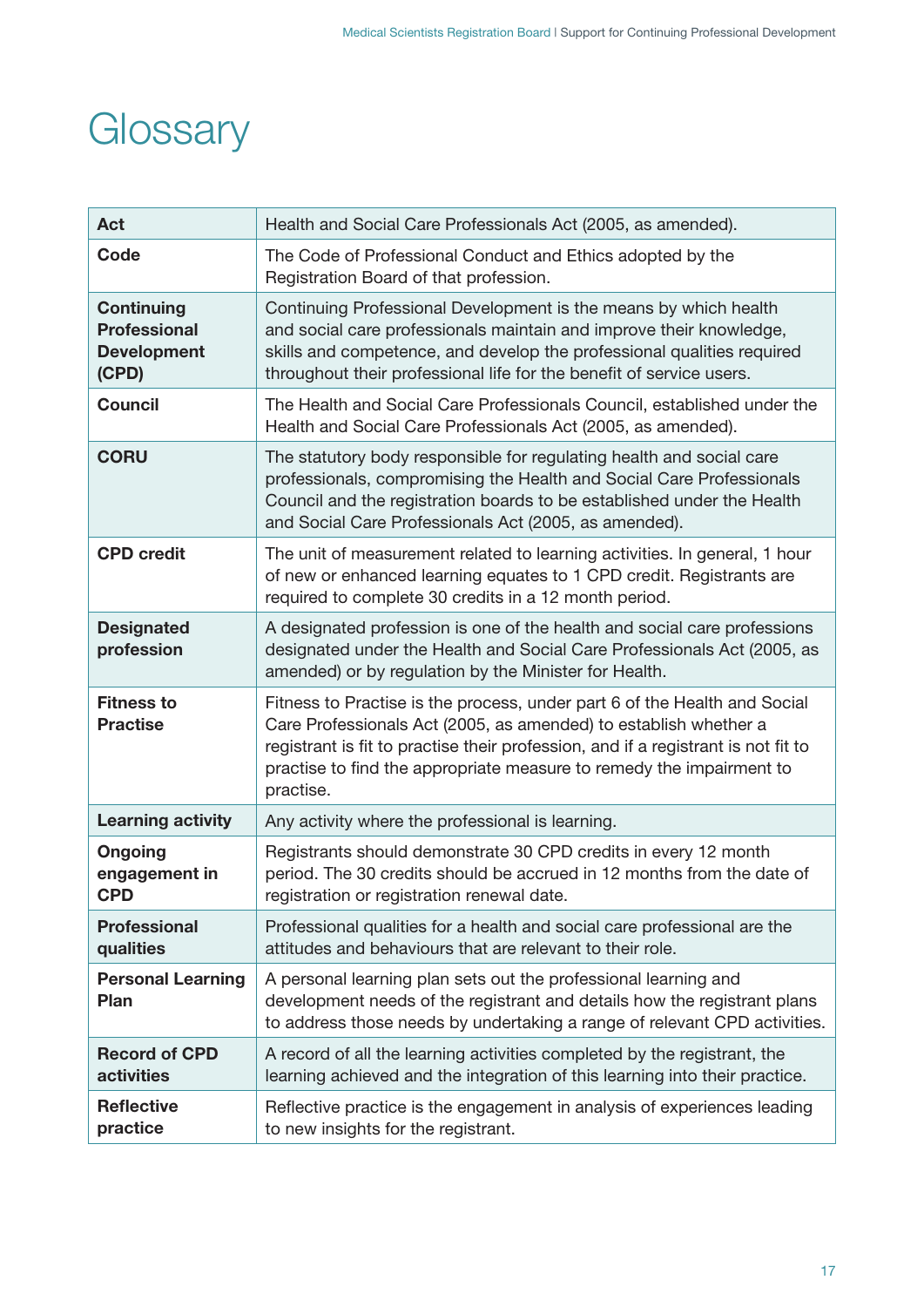## Record Templates

| Name:                 | CORU Registration<br>Number: |  |
|-----------------------|------------------------------|--|
| Audit period<br>from: | Audit period to:             |  |

| <b>Implement</b>                                                      |                                                                         |                                                                                                   | <b>Evaluate &amp; Reflect</b>                                                                                                |                                                                                                                                                                      |
|-----------------------------------------------------------------------|-------------------------------------------------------------------------|---------------------------------------------------------------------------------------------------|------------------------------------------------------------------------------------------------------------------------------|----------------------------------------------------------------------------------------------------------------------------------------------------------------------|
| Date and                                                              | <b>Type of</b>                                                          | <b>CPD credits</b>                                                                                | <b>Learning Outcome</b>                                                                                                      | Impact on practice                                                                                                                                                   |
| time spent<br>When did you<br>undertake<br>this learning<br>activity? | Learning<br><b>Activity</b><br>What was<br>the name of<br>the activity? | Approx. 1<br><b>CPD</b> credit<br>for every<br>hour of new<br>or enhanced<br>learning<br>achieved | What have you learnt<br>through completing this<br>activity? How have your<br>skills and knowledge<br>improved or developed? | How have you<br>integrated this learning<br>into your practice?<br>How has this learning<br>made a difference to<br>your capability and<br>performance in your role? |
|                                                                       |                                                                         |                                                                                                   |                                                                                                                              |                                                                                                                                                                      |
|                                                                       |                                                                         |                                                                                                   |                                                                                                                              |                                                                                                                                                                      |

| <b>Review</b>                                             | Plan                                                                         |
|-----------------------------------------------------------|------------------------------------------------------------------------------|
| What do I want or need to learn in the next<br>12 months? | What learning activities will I do to achieve this in<br>the next 12 months? |
|                                                           |                                                                              |
|                                                           |                                                                              |
|                                                           |                                                                              |
|                                                           |                                                                              |
|                                                           |                                                                              |
|                                                           |                                                                              |
|                                                           |                                                                              |
|                                                           |                                                                              |